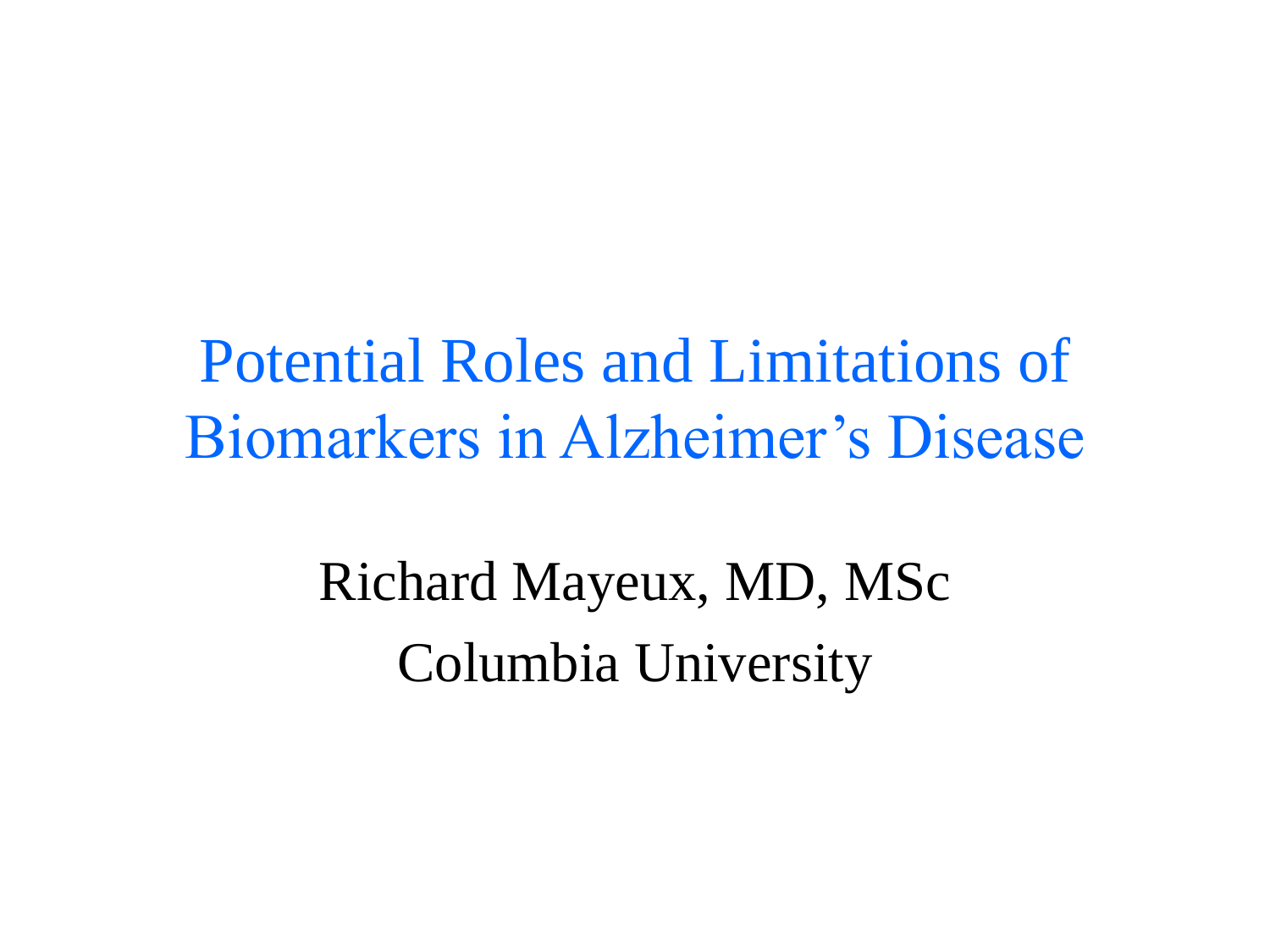## **Biomarkers and Disease**

- Natural history
- Risk prediction
- Phenotype definition
- Clinical and biological heterogeneity
- Diagnostic or screening tests
- Response to treatment
- Prognosis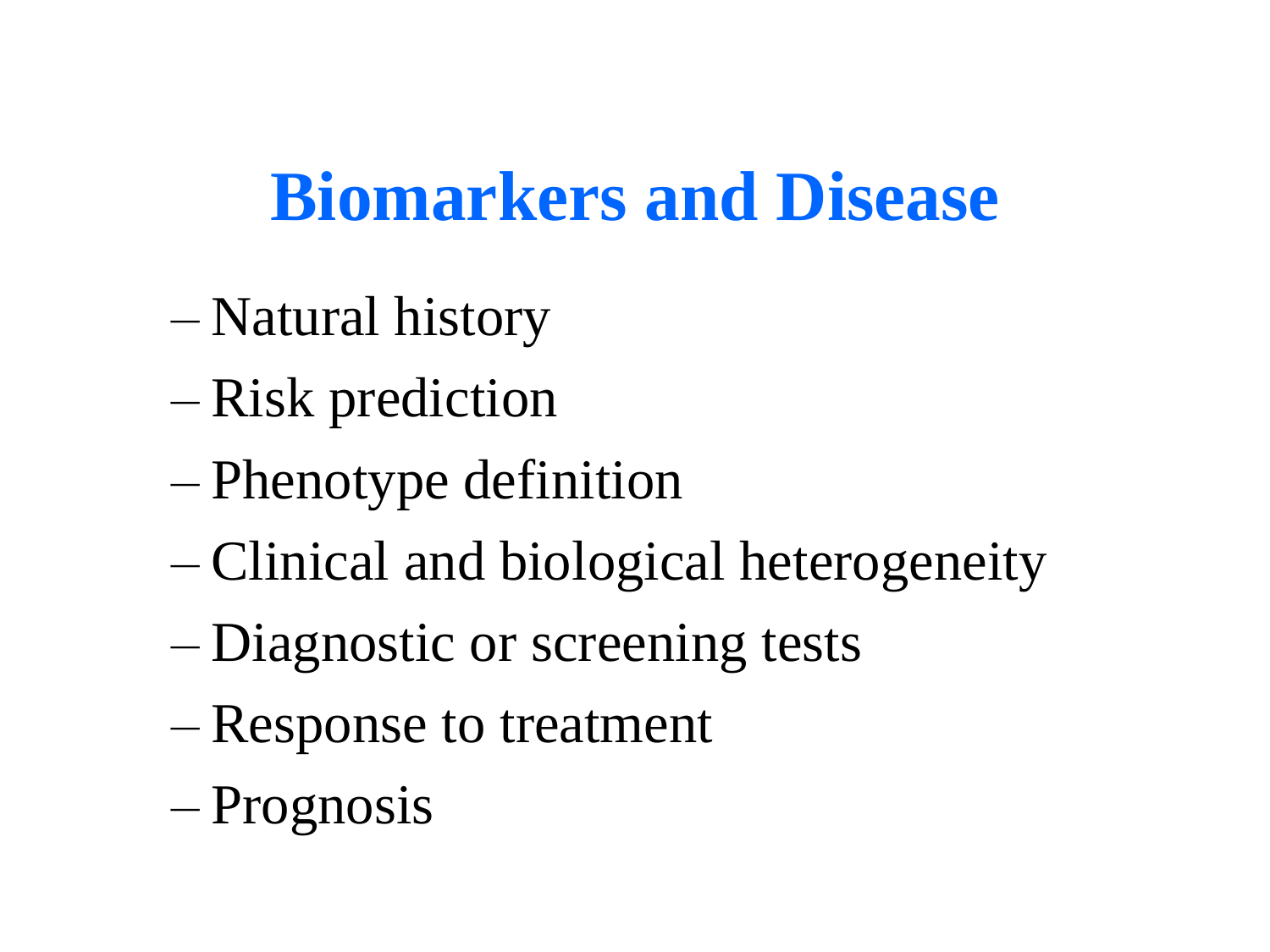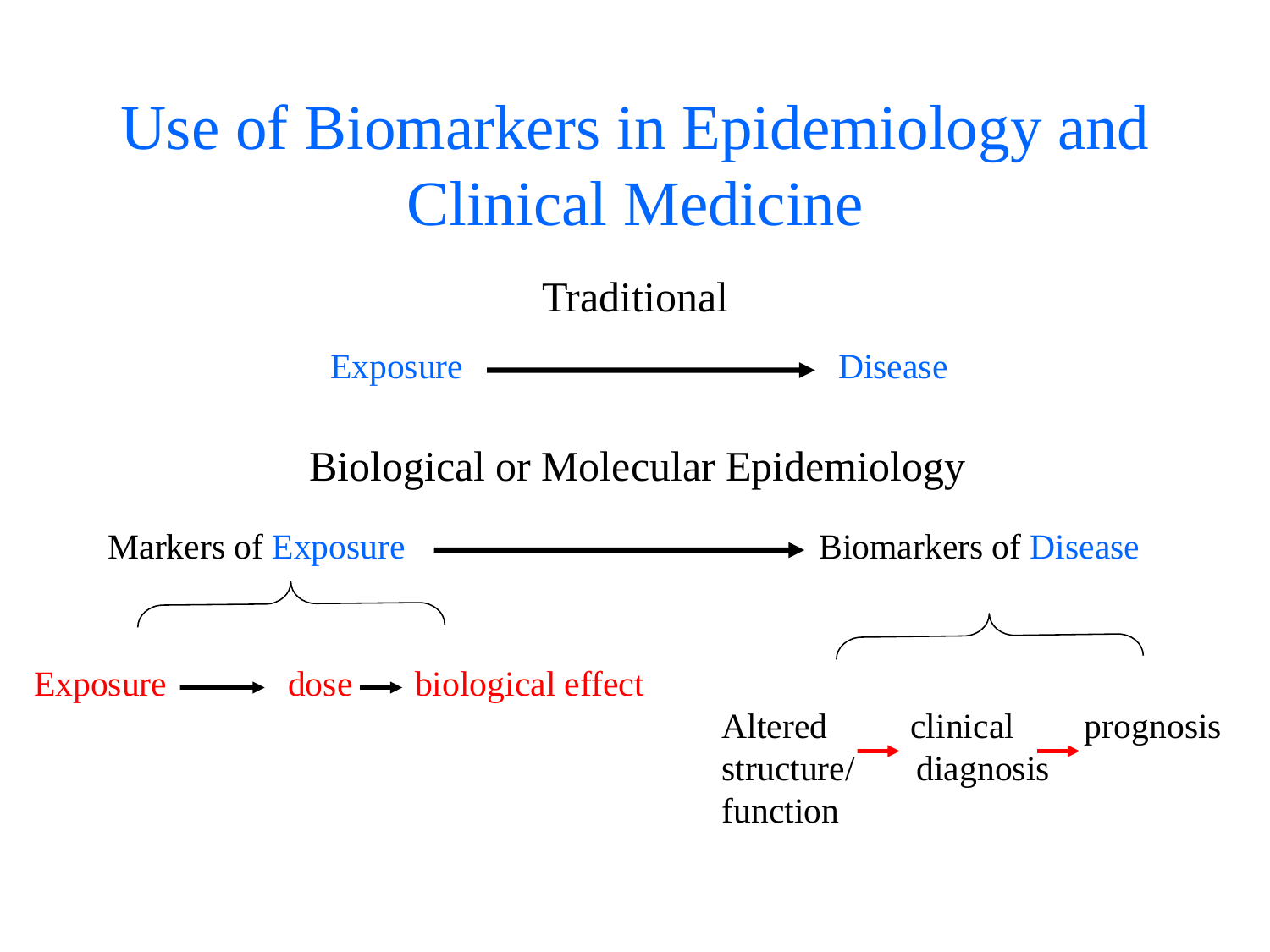#### Disease Pathway

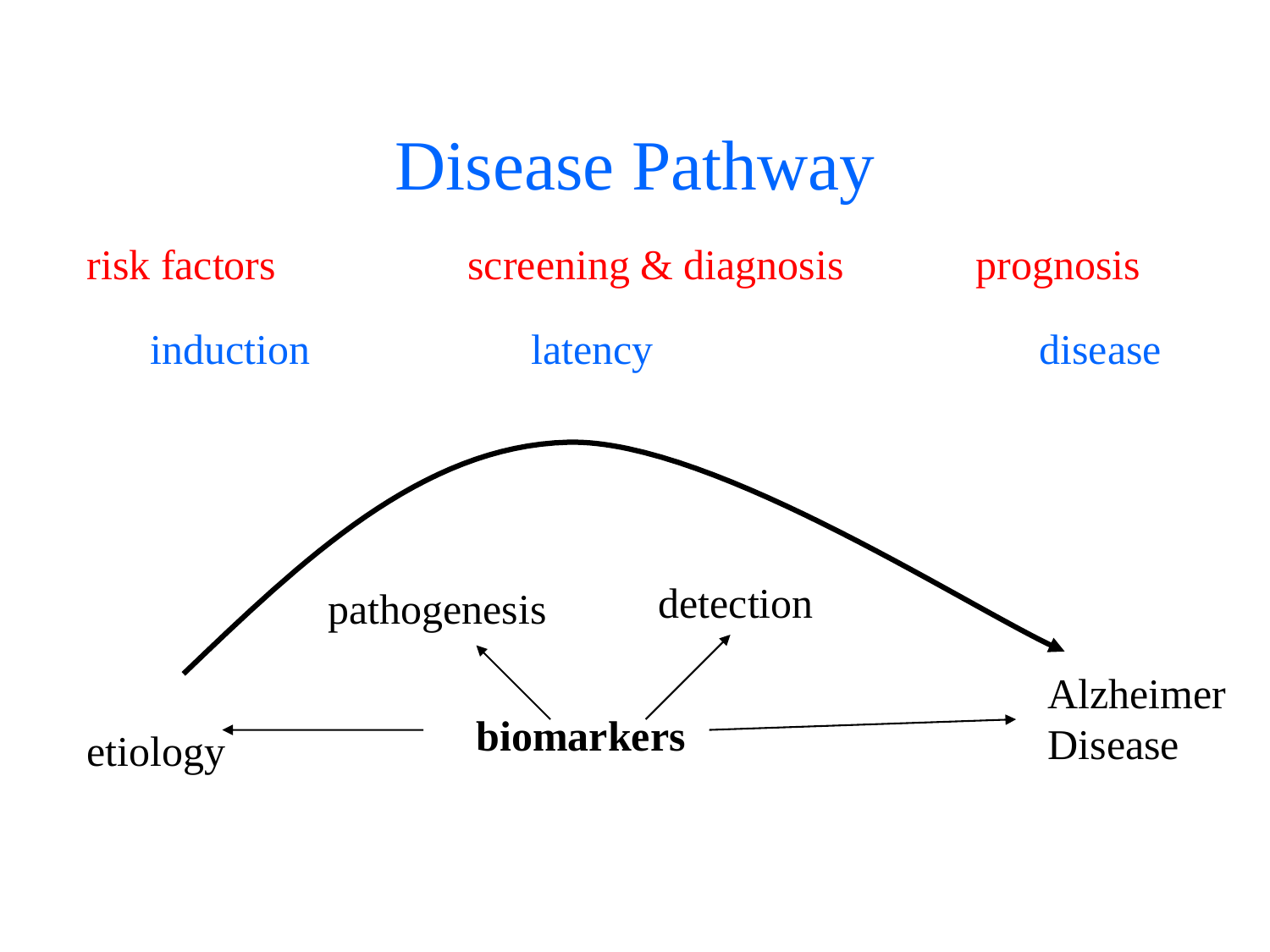Steps to Develop Biomarker selection of type: risk factor vs. disease surrogate validity of relation to disease field methods dose-response modifiers sensitivity & specificity population variation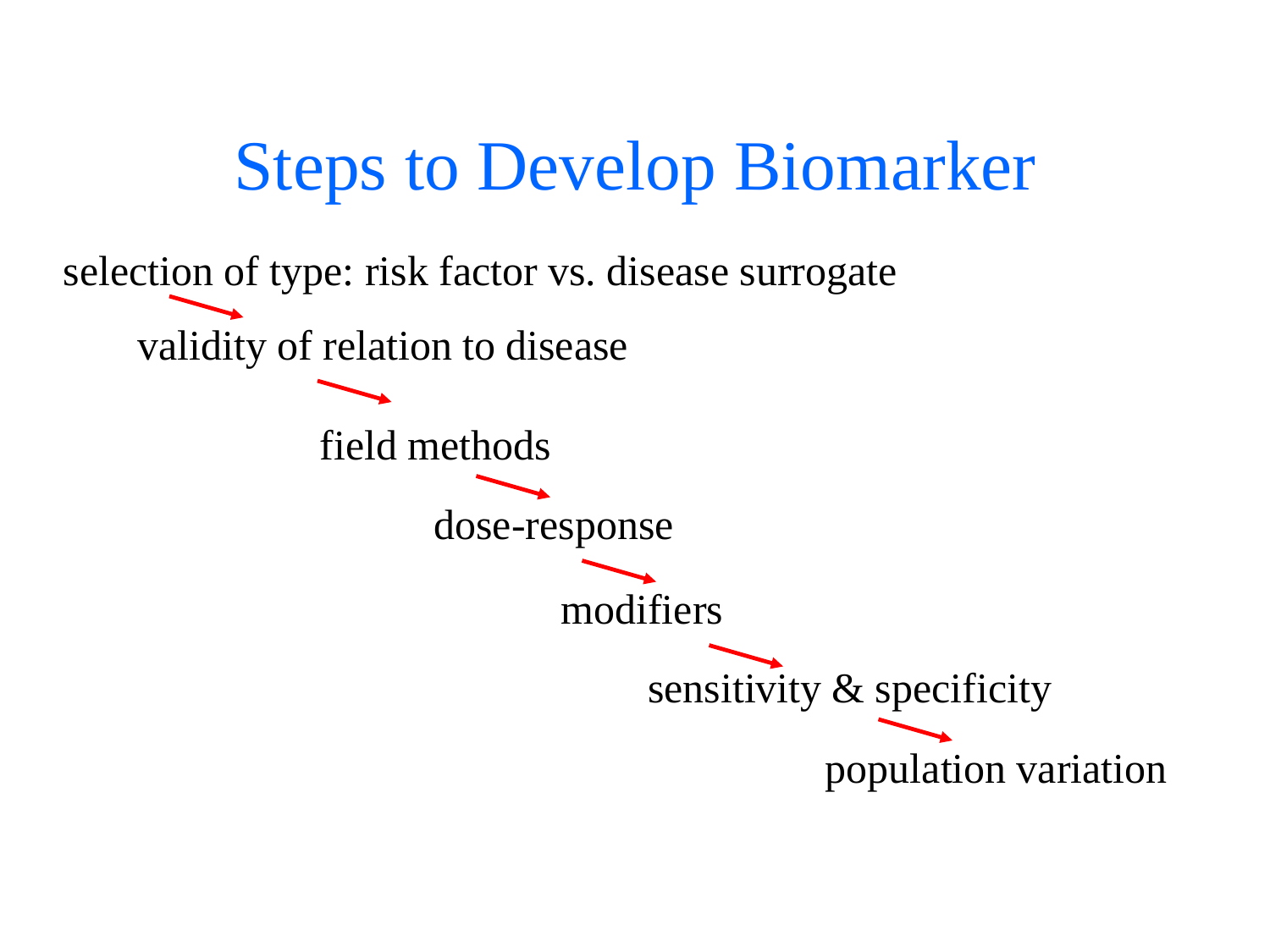## Risk or Predictors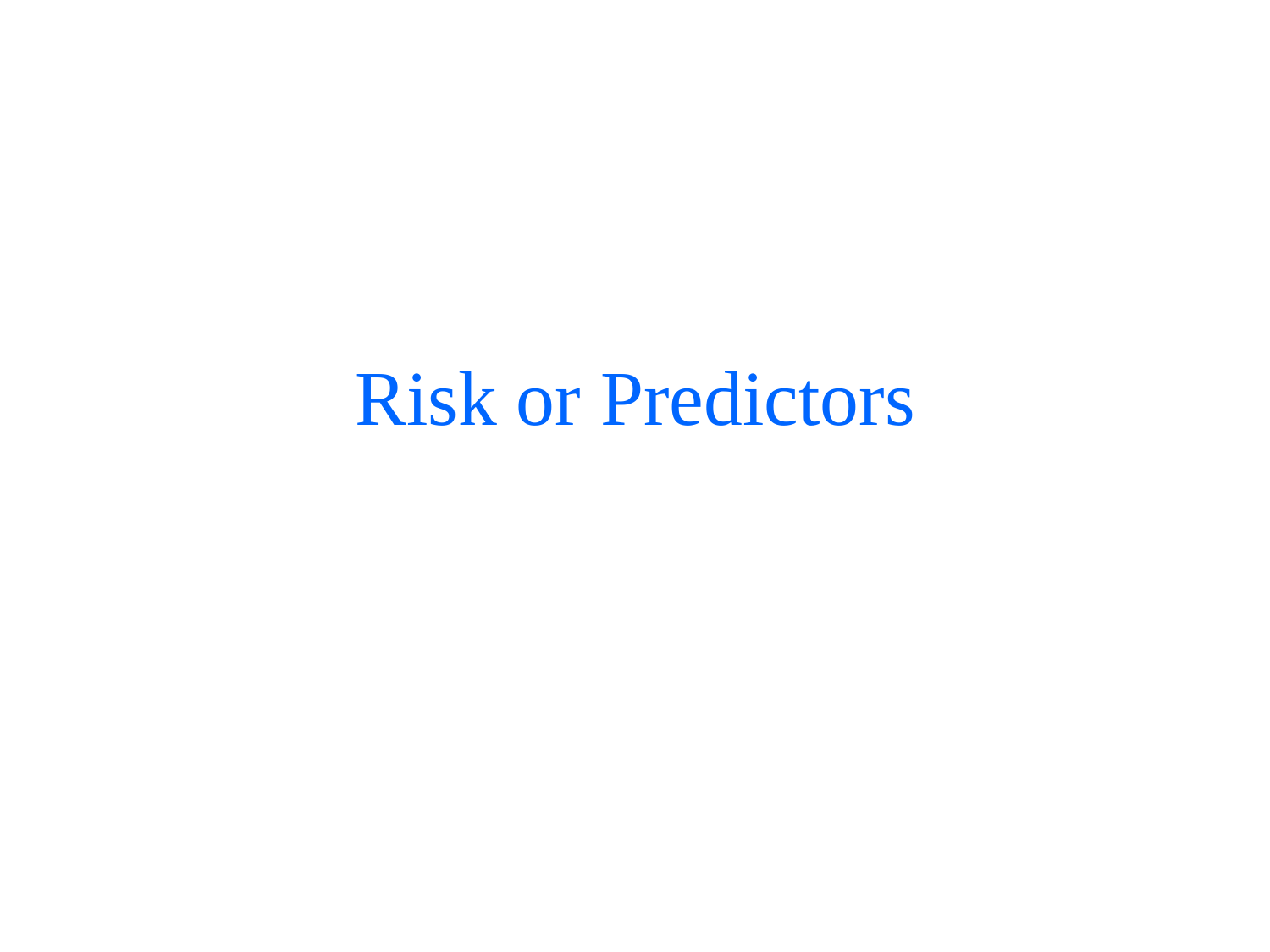

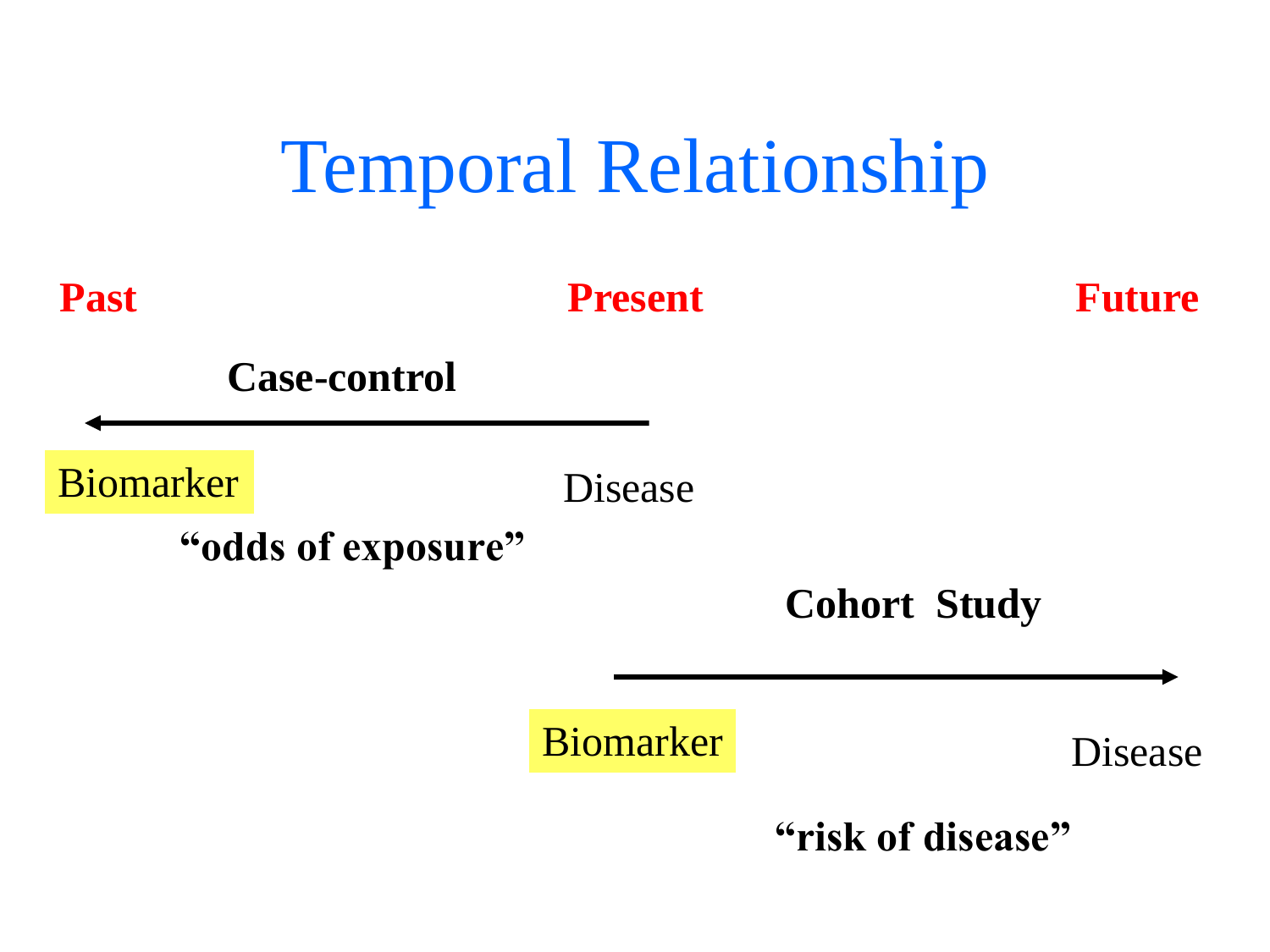#### Exposure-Biomarker-Disease Association

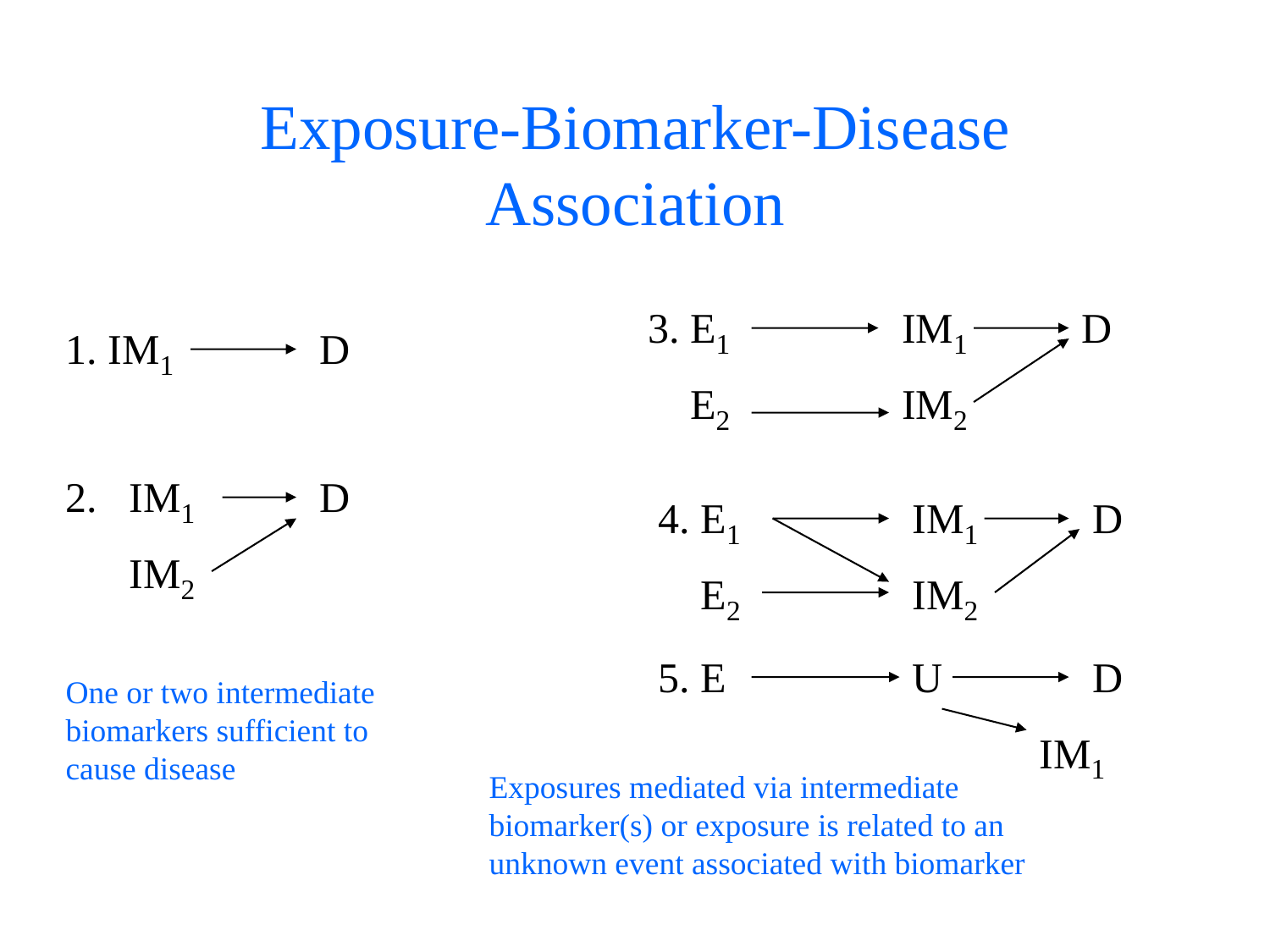#### Strategy to Validate Biomarkers of Risk

- Select candidates relevant to disease pathway
- Identify and quantitate the association between the maker and the disease
- For intermediate markers consider attributable proportion

#### Disease

| <b>Biomarker</b> | yes | no     |
|------------------|-----|--------|
| Present          |     | R      |
| Absent           |     | $\Box$ |

Sensitivity  $(S) = A/A+C$ RR= [A/(A+B)]/[C/(C+D)]

Attributable proportion =

 $S(1-1/RR)$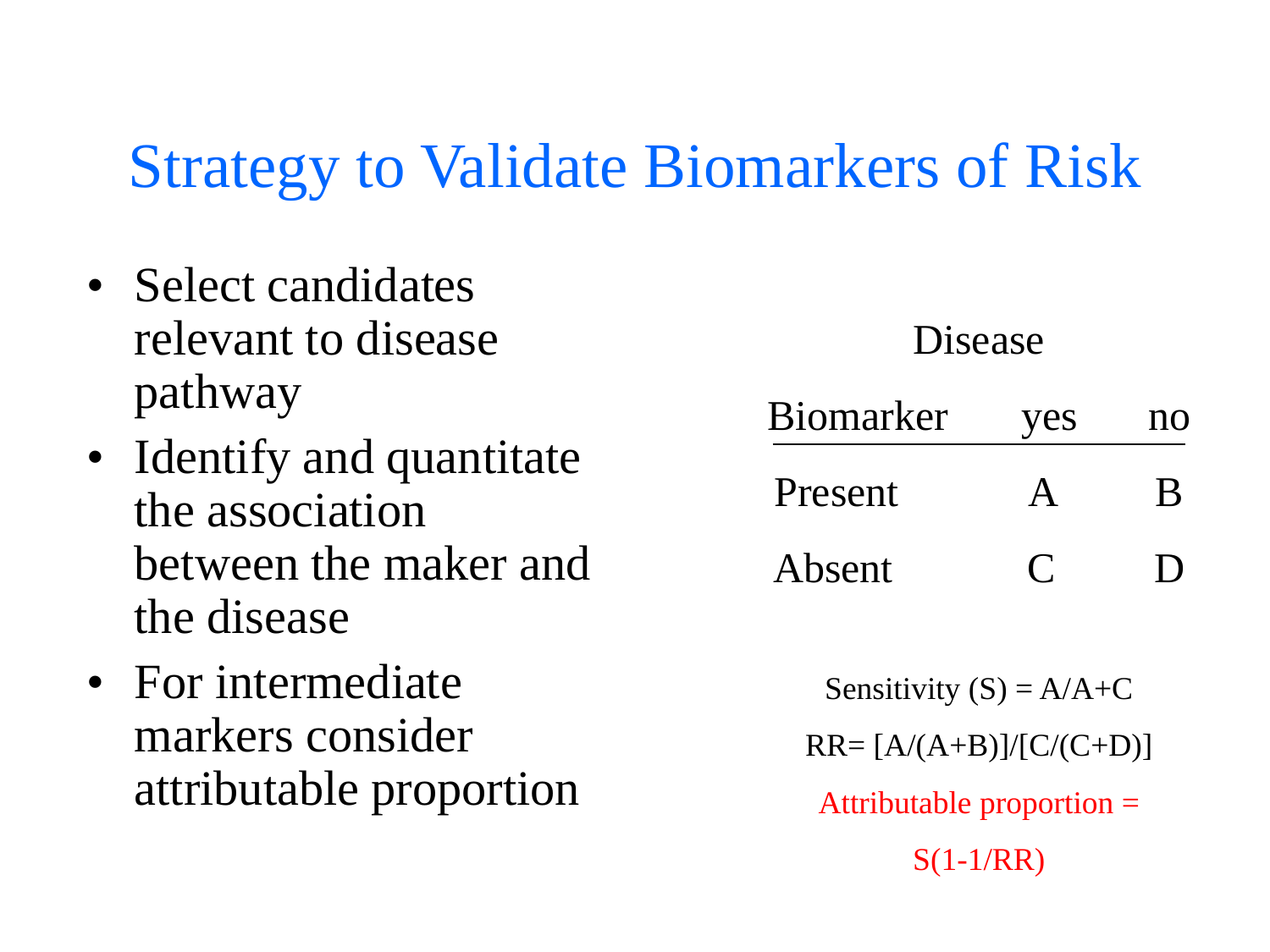#### Relation Between Predictive Value and Frequency of Biological Marker

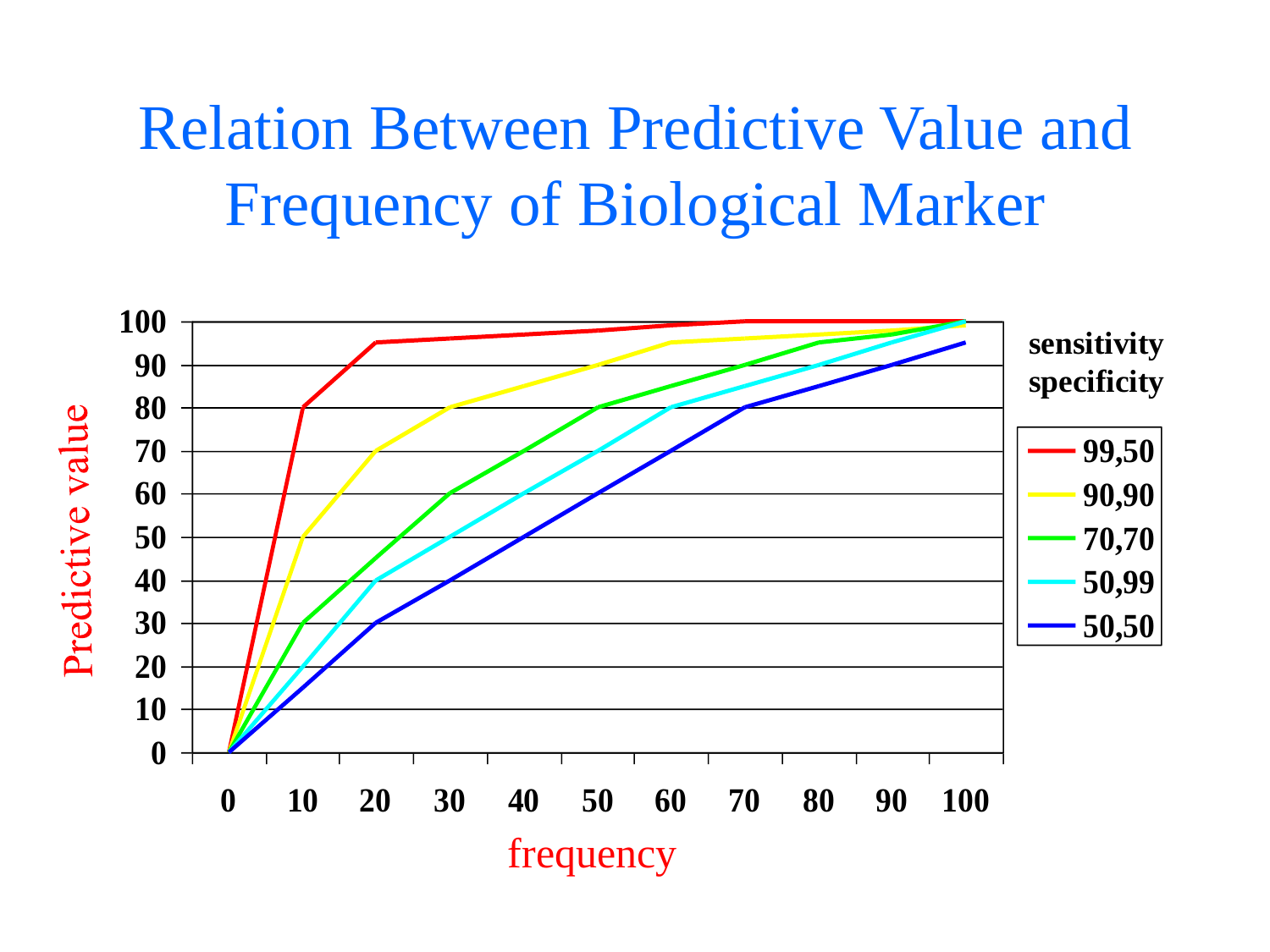### Screening & Diagnosis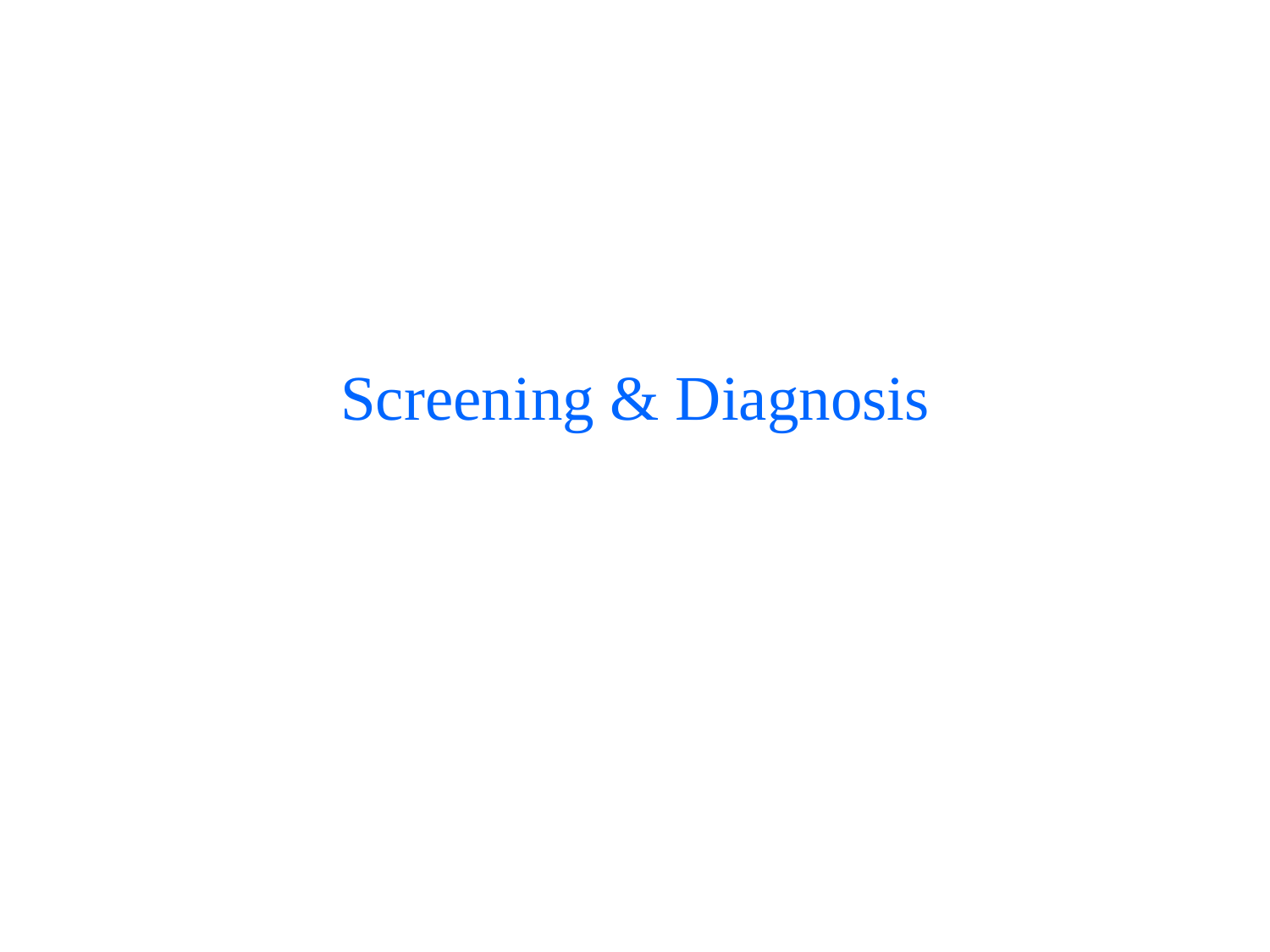## **Diagnostic & Screening Tests**

- Sensitivity  $=$   $a/a+c$  (true positives/patients)
- Specificity  $=$  d/b+d (true negatives/healthy)

- \*PPV  $=$   $a/a+b$  (true positives/trait present)
- \*NPV  $=$  d/c+d (true negatives/trait absent)

\*Prior probability  $=$   $a + c/N$  (patients/total population)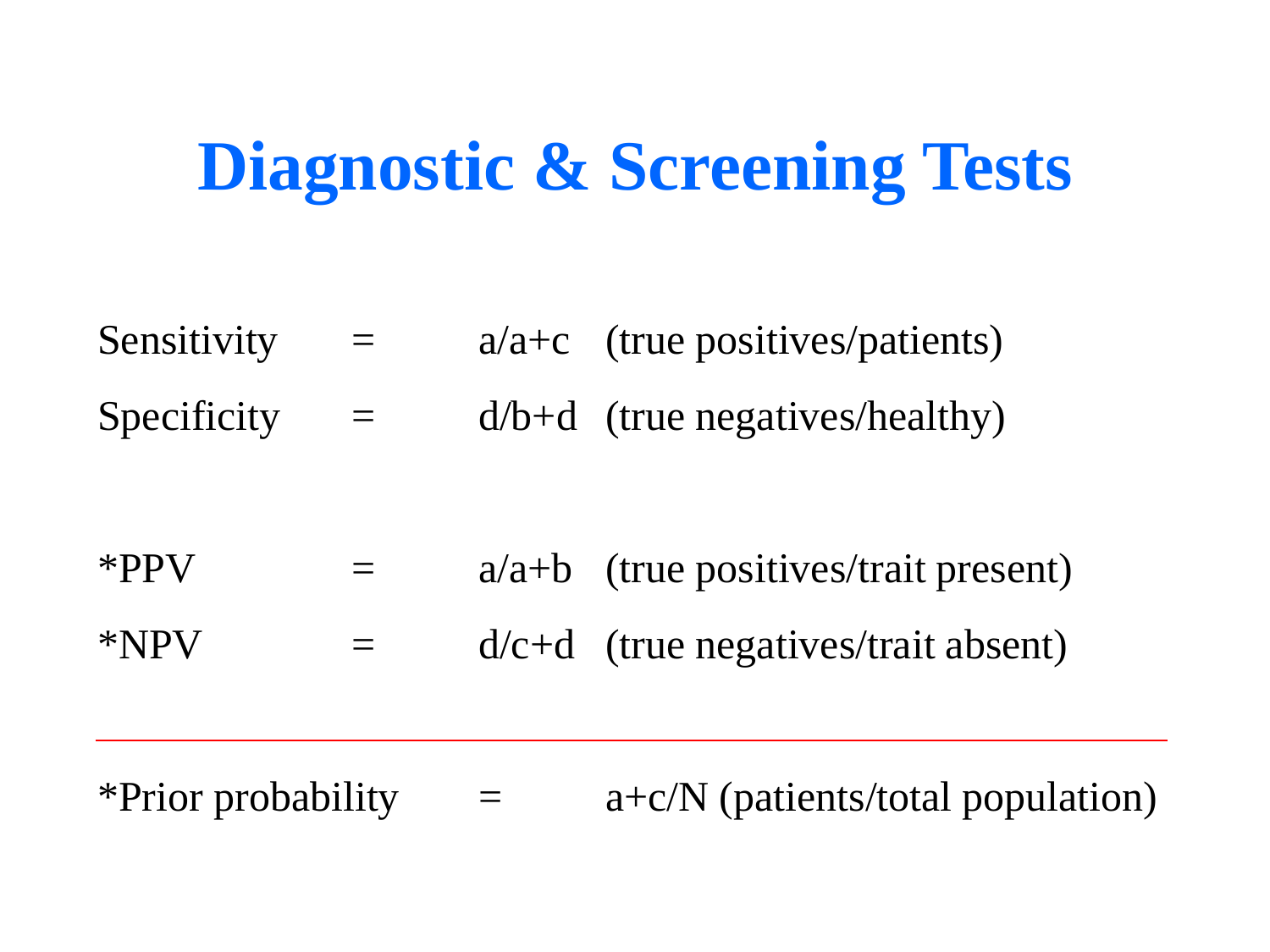#### **Relation Between Prior Probability and Predictive Values for a Test (90/90)**

#### **predictive values**



#### **prevalence or prior probability**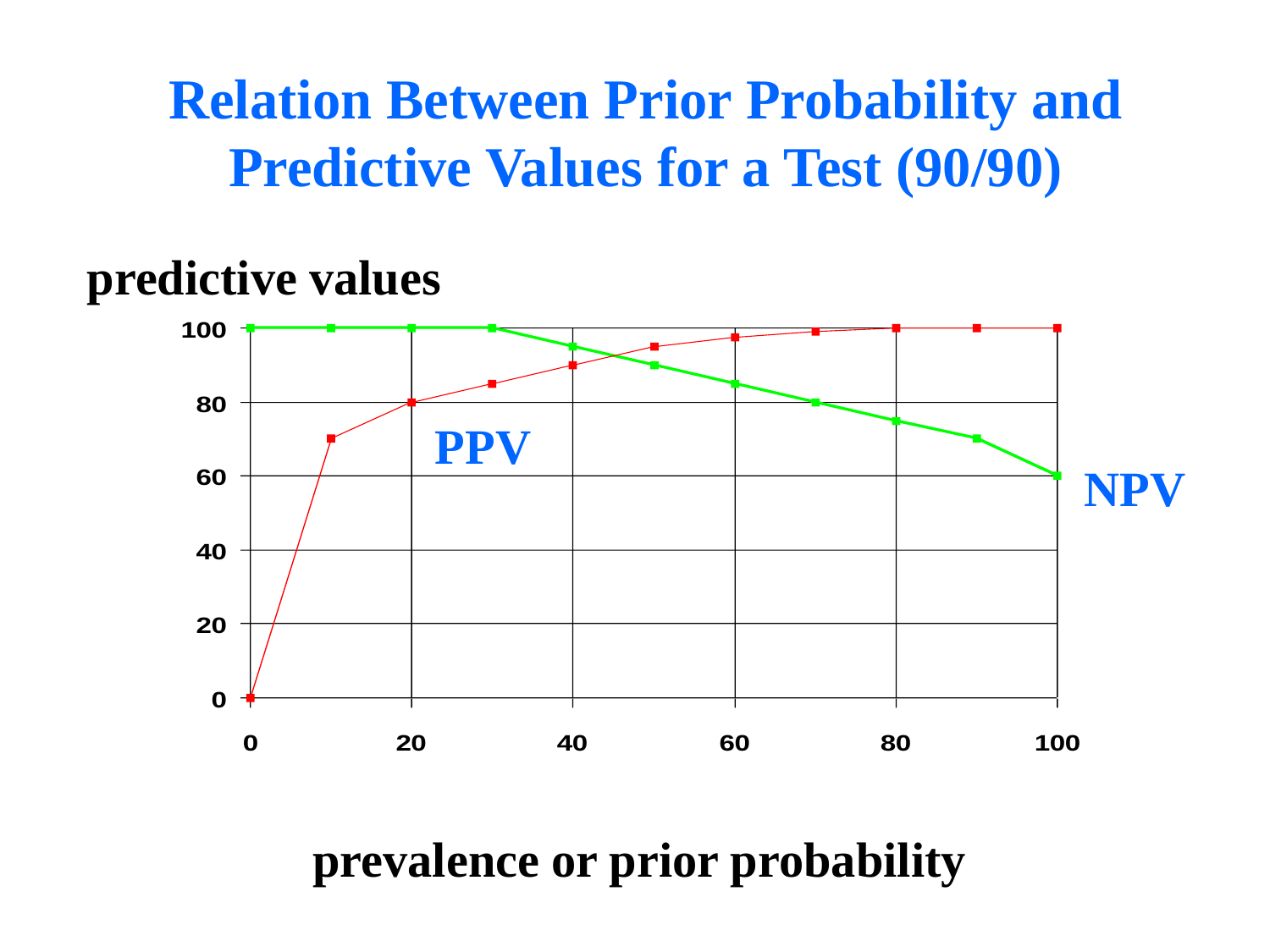## Evaluation of Diagnostic Tests

- Receiver operating characteristic (ROC)
	- Estimates probabilities of decision outcomes
	- Provides an index of the accuracy decision criterion
	- A measure of detection and misclassification
	- Efficacy = practical (or "added") value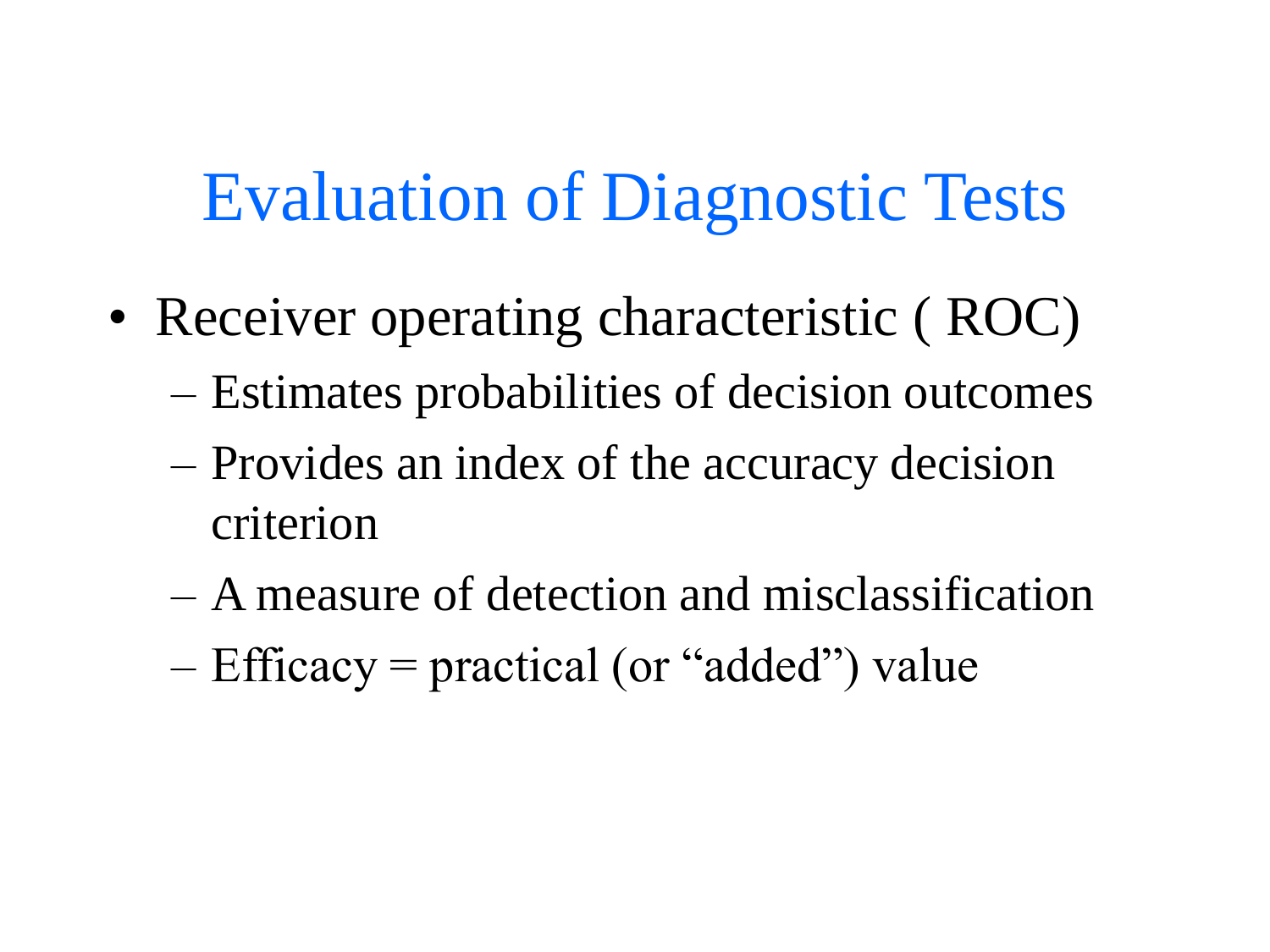### **Utility of APOE Genotype in Diagnosis of Alzheimer's Disease**

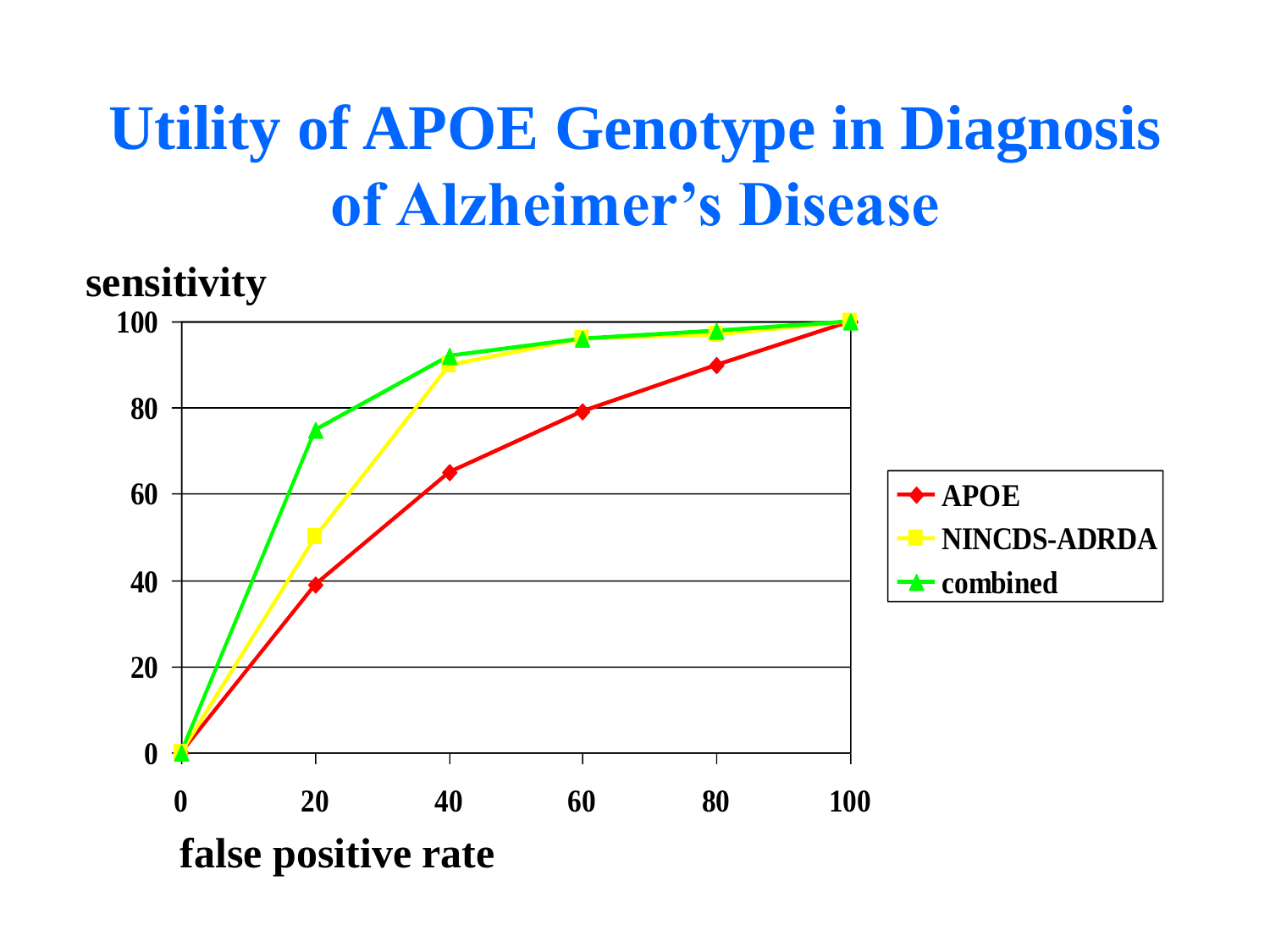#### Requirements for Screening Tests

- Test must be quick, easy and inexpensive
- Test must be safe, acceptable to persons screened and physicians or health care workers screening
- Sensitivity, specificity and predictive values must be known and acceptable to medical community
- Adequate follow-up for screened positives with and without disease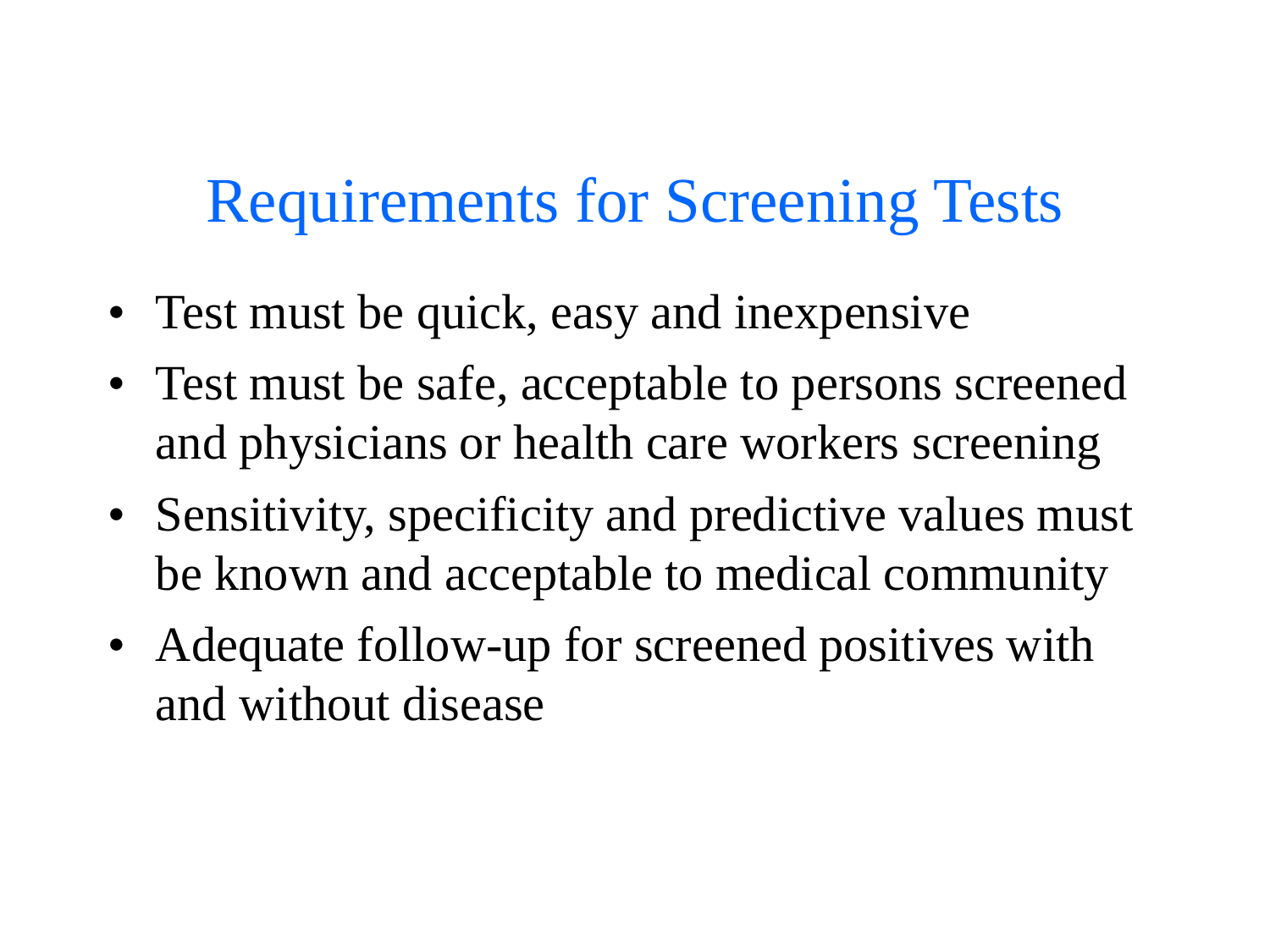# Prognosis

- Same rules apply:
	- Sensitivity and specificity
	- Validity of outcome and exclusion of confounders
	- Relation between stage of disease and marker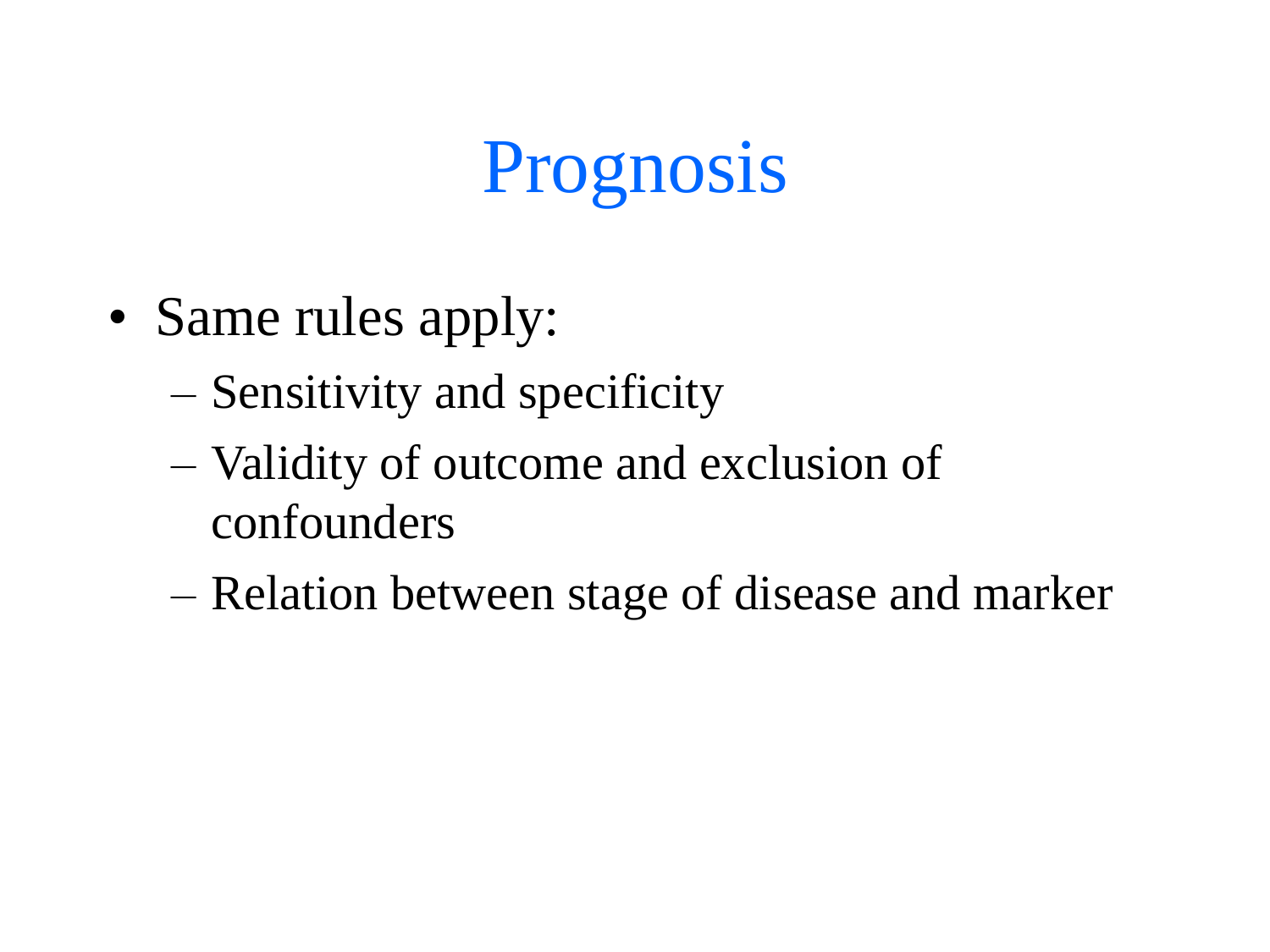# Biomarkers: What Is Needed?

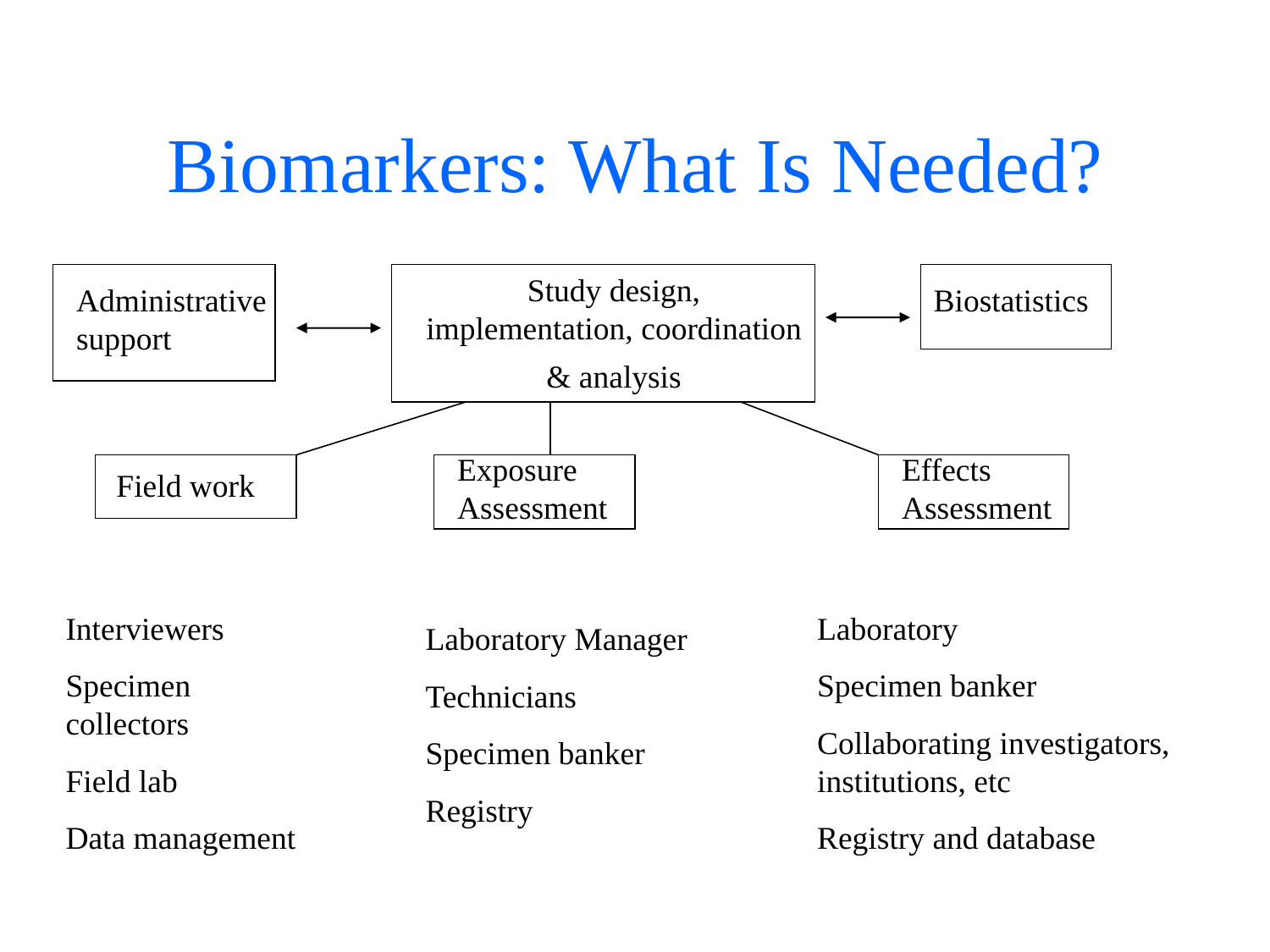## Measurement Errors

- Source
	- Donor problem
	- Collection equipment
	- Technician
	- Transport/handling
	- Storage
	- Receipt and control errors
		- (e.g.Transcription)
- Solutions
	- Procedures manual
	- Document storage
	- Monitor specimens for degredation
	- Maintain records
	- Quality control program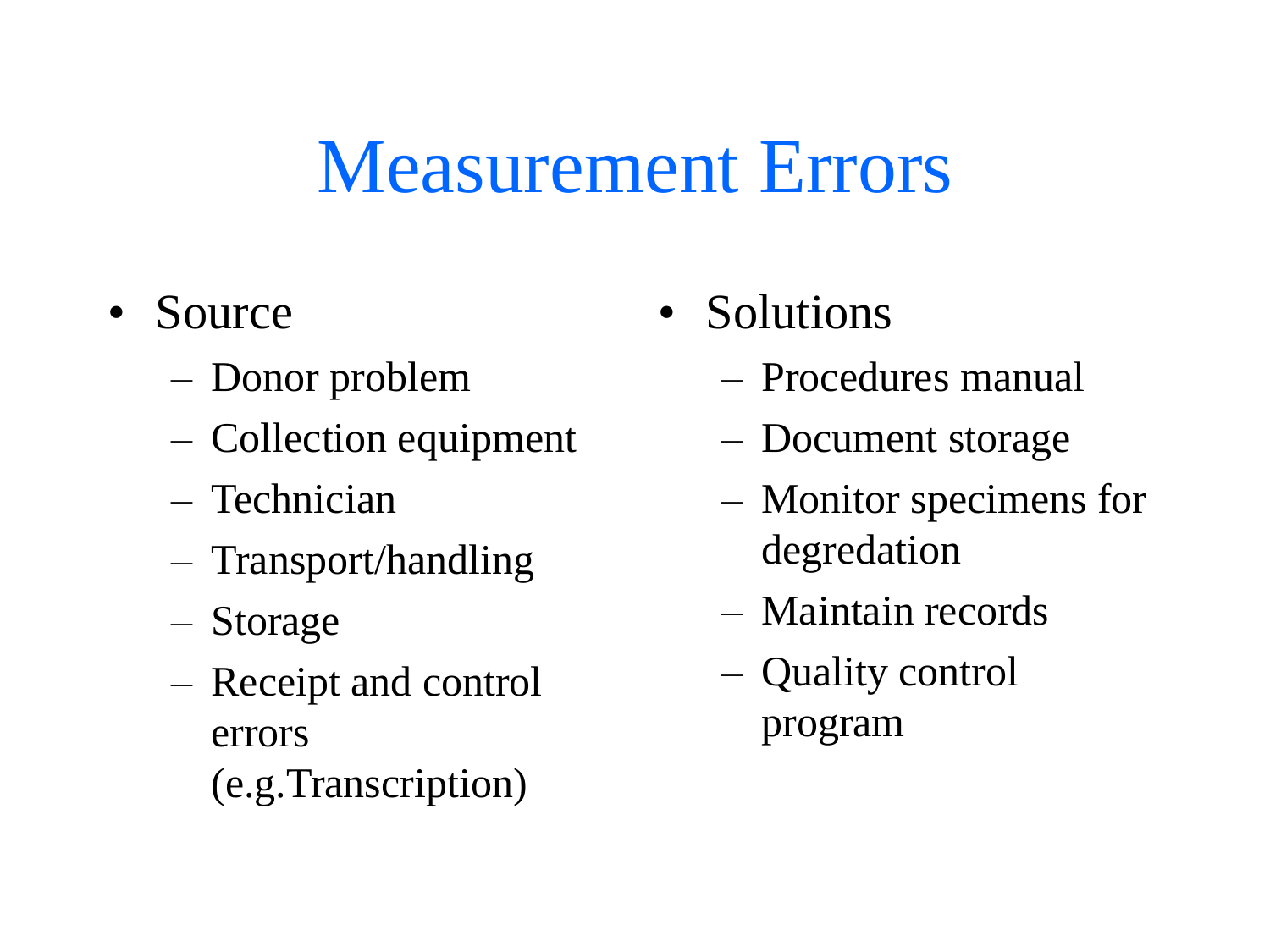### Bias

- Sources
	- Specimen unrelated to exposure or disease
	- Differential availability related to exposure or disease
	- Specimen acquisition, storage, analysis or procedures related to exposure or disease
- Solutions
	- High response rate rate
	- Document procedures to monitor selection bias
	- Keep track of specimen usage
	- Aliquot & use small portions
	- Use reviewed by objective panel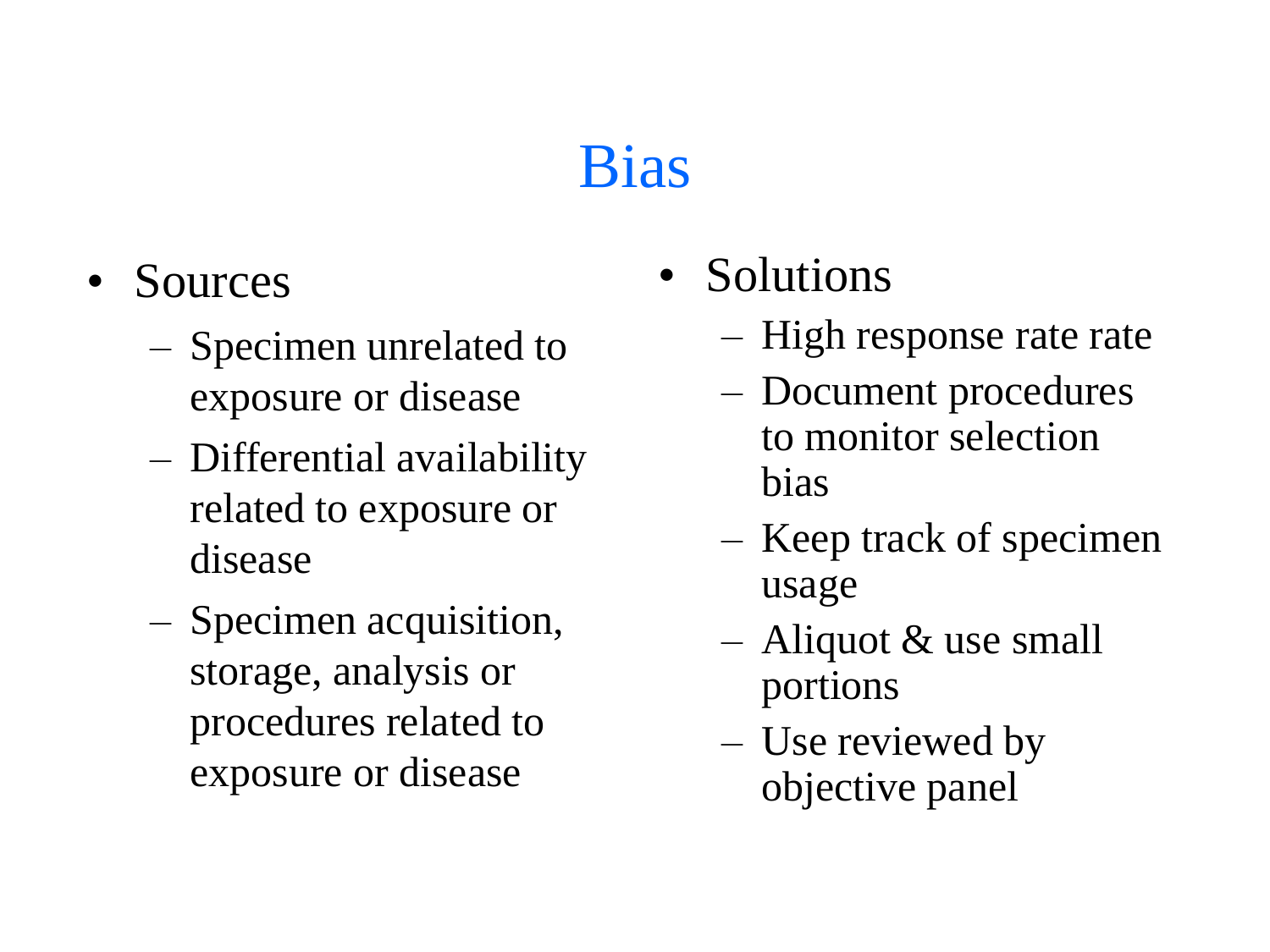# **Confounding**

- Sources
	- Failure to identify potential intermediate factors or related biomarkers (e.g. BMI, use of laboratory kits)
	- Failure to adjust for confounders in the analyses
- Solutions
	- Use data on confounders in designing study
	- Collect relevant data on acquisitions, transport, storage and laboratory personnel changes
	- Discuss confounders with biostatistician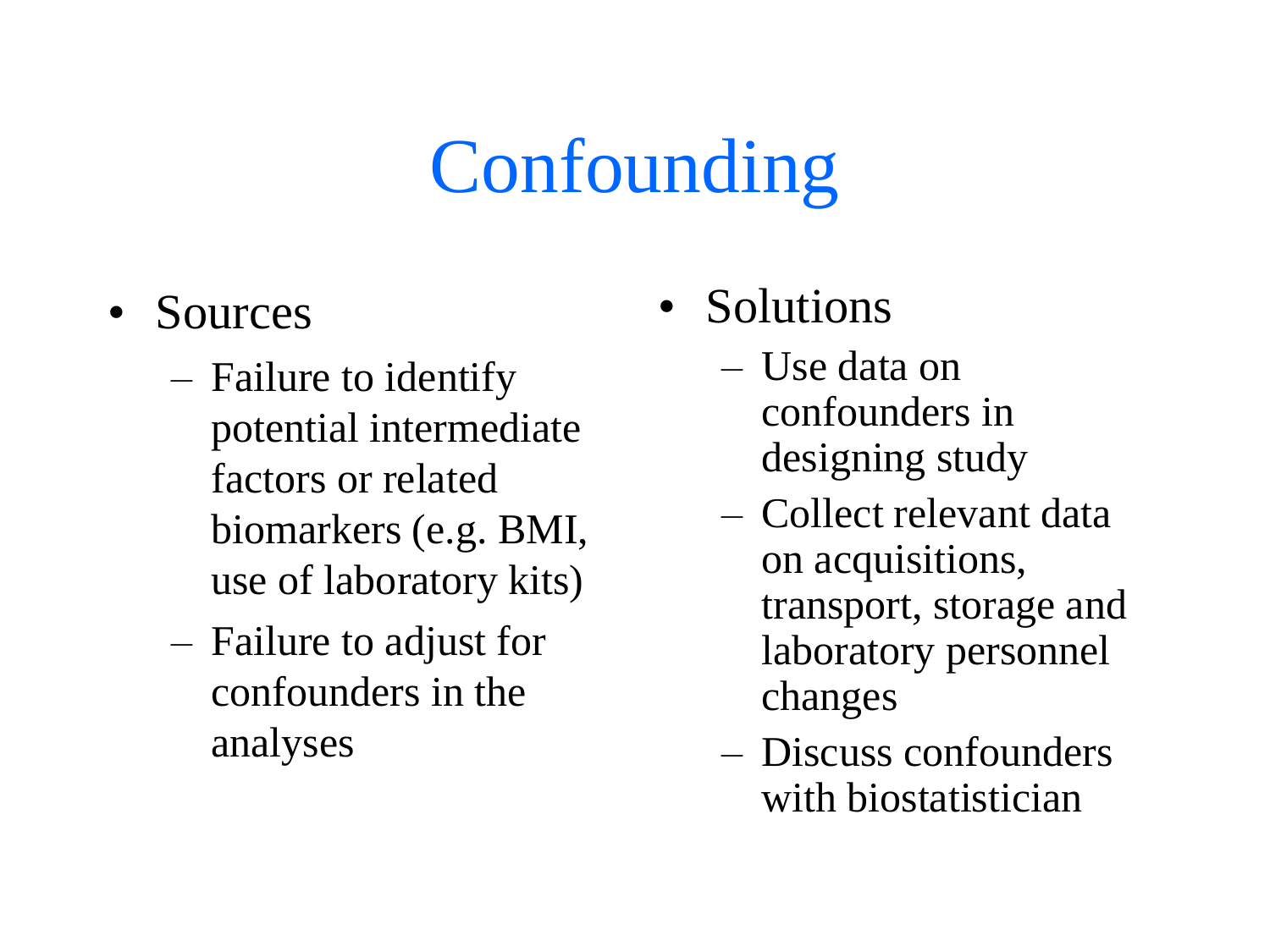# Biomarkers

#### Advantages

- objective
- precision
- reliable/valid
- less biased
- disease mechanism
- homogeneity of risk or disease status

#### Disadvantages

- timing
- expensive
- storage
- laboratory errors
- normal range
- statistics
- ethical responsibility